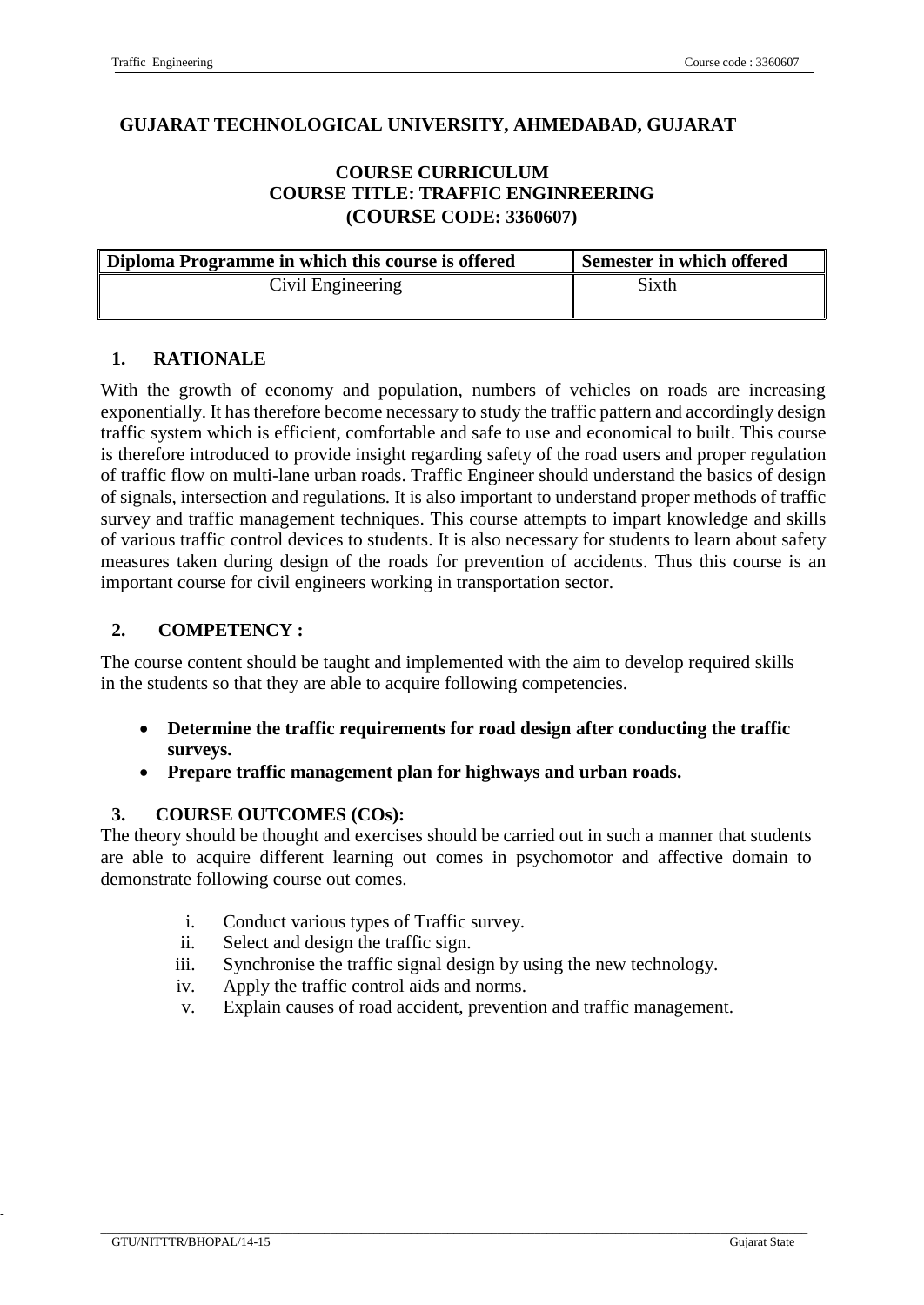# **4. TEACHING AND EXAMINATION SCHEME**

|                    |                        | <b>Examination Scheme</b> |                     | <b>Total Credits</b> |           | <b>Teaching Scheme</b> |  |  |
|--------------------|------------------------|---------------------------|---------------------|----------------------|-----------|------------------------|--|--|
| <b>Total Marks</b> | <b>Practical Marks</b> |                           | <b>Theory Marks</b> |                      | $(L+T+P)$ | (In Hours)             |  |  |
|                    | РA                     | <b>ESE</b>                | PA                  | <b>ESE</b>           |           |                        |  |  |
| 150                | 30                     | 20                        | 30                  | 70                   |           |                        |  |  |

**Legends: L -** Lecture; **T -** Tutorial/Teacher Guided Student Activity; **P -** Practical; **C -**Credit; **ESE** - End Semester Examination; **PA** - Progressive Assessment

## **5. COURSE CONTENT DETAILS**

| Unit                     | <b>Major Learning Outcomes</b>    | <b>Topics and Sub-topics</b>                        |  |
|--------------------------|-----------------------------------|-----------------------------------------------------|--|
| Unit-I                   | 1a.Describe Traffic               | 1.1 Growth of Traffic engineering, its function     |  |
| <b>Introduction to</b>   | engineering and its               | and measure for operation of traffic                |  |
| <b>Traffic Engg. and</b> | functions                         | 1.2 Schematic flow chart of Traffic engineering     |  |
| Administration.          |                                   | in Transportation department and city               |  |
| Unit-II                  | 2a. Explain types of volume       | 2.1. Types of Volume count and its purposes,        |  |
| <b>Traffic Surveys</b>   | count.                            | Uses                                                |  |
|                          | 2b. Illustrate various type of    | 2.2 Equipment used in various count methods.        |  |
|                          | Forms require in count<br>method. | 2.3 Necessity of O and D survey and its<br>methods. |  |
|                          | 2c. Describe O and D survey.      | 2.4 Analysis and presentation of Data.              |  |
|                          | 2d. Conduct O and D survey.       | 2.5 Need and methods of parking survey.             |  |
|                          | 2e. Describe parking survey       |                                                     |  |
|                          | and its methods.                  |                                                     |  |
| Unit-III                 | 3a. Describe Traffic sign and     | 3.1 Importance, Necessity and General               |  |
| <b>Road Signs and</b>    | General principle of              | principle of traffic sign.                          |  |
| <b>Pavement</b>          | traffic signage.                  | 3.2 Difference types of traffic sign as per IRC     |  |
| <b>Markings</b>          | 3b. Explain types of Roads        | Standard and requirement.                           |  |
|                          | Marking and its                   | 3.3 Function and types of road marking,             |  |
|                          | Importance.                       | general principles of longitudinal pavement         |  |
|                          |                                   | marking, materials and colour.                      |  |
|                          |                                   | 3.4 Marking of various line such as Centre line,    |  |
|                          |                                   | Carriage width, Reduction, Pavement Edge            |  |
|                          |                                   | line, Obstruction marking, Stop line,               |  |
|                          |                                   | Pedestrian crossing &pedestrian marking             |  |
|                          |                                   | and Lay out of a signalised Junction.               |  |
| Unit-IV                  | 4a. Describe importance of        | Traffic signals, Phasing and Advantages<br>4.1      |  |
| <b>Traffic Signals.</b>  | traffic signals.                  | and disadvantages of traffic signals.               |  |
|                          | 4b. Design traffic signals for    | 4.2 Fixed time signals, vehicle Actuated            |  |
|                          | given intersection of road        | signals.                                            |  |
|                          | 4d. Explain co-ordinated          | 4.3 Compute signal cycle time by Fix time           |  |
|                          | control of signal.                | cycle, Trail cycle, Approximate, Webster's          |  |
|                          |                                   | and IRC method and sketch timing diagram            |  |
|                          |                                   | for each face.                                      |  |
|                          |                                   | 4.4 Need and Objective for co-ordinated             |  |
|                          |                                   | control s, Types of co-ordinated signal.            |  |

 $\_$  , and the set of the set of the set of the set of the set of the set of the set of the set of the set of the set of the set of the set of the set of the set of the set of the set of the set of the set of the set of th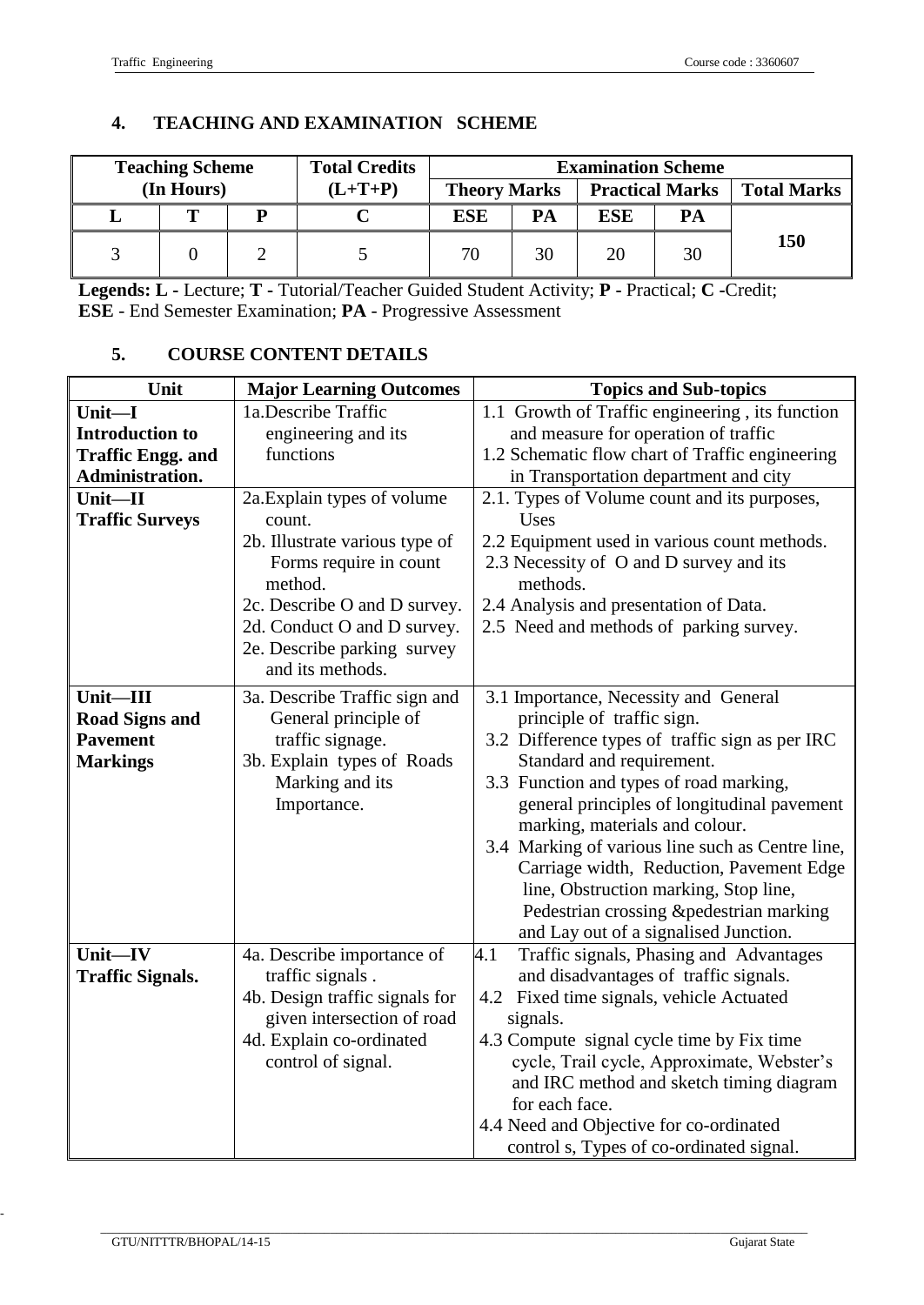| Unit                   | <b>Major Learning Outcomes</b>                                                | <b>Topics and Sub-topics</b>                   |
|------------------------|-------------------------------------------------------------------------------|------------------------------------------------|
| Unit-V                 | 5.a Explain traffic control<br>5.1 Various traffic Aids, Road way Delineator, |                                                |
| <b>Traffic control</b> | Aids and norms of                                                             | Hazard markers, Object markers                 |
| Aids, Street           | street furniture design.                                                      | 5.2 Speed breakers, Rumble strips, Guard rail, |
| <b>Furniture and</b>   | 5.b Describe principles of                                                    | Safety barriers.                               |
| <b>Traffic</b>         | traffic Regulations.                                                          | 5.3 Traffic Attenuators and Litter Bins.       |
| <b>Regulations.</b>    |                                                                               | 5.4 Need and Scope of traffic regulations,     |
|                        |                                                                               | Traffic law and Regulation speed.              |
| Unit-VI                | 6.1 Objectives of road Accident study<br>6.a Describe Road accidents,         |                                                |
| <b>Road Accidents:</b> | Collision diagram and                                                         | 6.2 Causes of road Accident                    |
| <b>Causes and</b>      | Condition diagram.                                                            | 6.3 Preventive measure for accident            |
| Prevention.            | 6.b Describe Traffic                                                          | 6.4 Reporting and Recording of an Accident     |
|                        | Management measures.                                                          | 6.5 Collision diagram and Condition diagram.   |
|                        |                                                                               | 6.6 Traffic management measure and their       |
|                        |                                                                               | Influence in accident prevention               |
|                        |                                                                               | 6.7 Legislation, Law Enforcement, Education    |
|                        |                                                                               | and propaganda                                 |

## **6 SUGGESTED SPECIFICATION TABLE WITH HOURS & MARKS (Theory)**

| Unit         | <b>Unit Title</b>                                          |              | <b>Distribution of Theory Marks</b> |       |       |              |
|--------------|------------------------------------------------------------|--------------|-------------------------------------|-------|-------|--------------|
| No.          | <b>Teaching</b>                                            |              | R                                   |       | A     | Total        |
|              |                                                            | <b>Hours</b> | Level                               | Level | Level | <b>Marks</b> |
|              | Introduction to Traffic Engineering and<br>Administration. | 6            | 2                                   | 4     |       | 10           |
| $_{\rm II}$  | <b>Traffic Surveys</b>                                     | 6            | $\overline{2}$                      | 4     | 4     | 10           |
| Ш            | Traffic Controls and Road marking.                         | 8            | $\overline{2}$                      | 6     | 6     | 14           |
| IV           | <b>Traffic Signals</b>                                     | 6            | $\overline{2}$                      | 4     | 4     | 10           |
| $\mathbf{V}$ | Traffic control Aids and Street furniture,<br>Regulation.  | 8            | $\overline{2}$                      | 6     | 6     | 14           |
| VI           | Road Accidents, Causes and Prevention.                     | 8            | $\mathcal{D}_{\mathcal{L}}$         | 4     | 6     | 12           |
|              | <b>Total</b>                                               | 42           | 12                                  | 28    | 30    | 70           |

**Legends:**  $R$  = Remember;  $U$  = Understand;  $A$  = Apply and above levels (Bloom's revised taxonomy)

**Note:** This specification table shall be treated as a general guideline for students and teachers. The actual distribution of marks in the question paper may vary slightly from above table.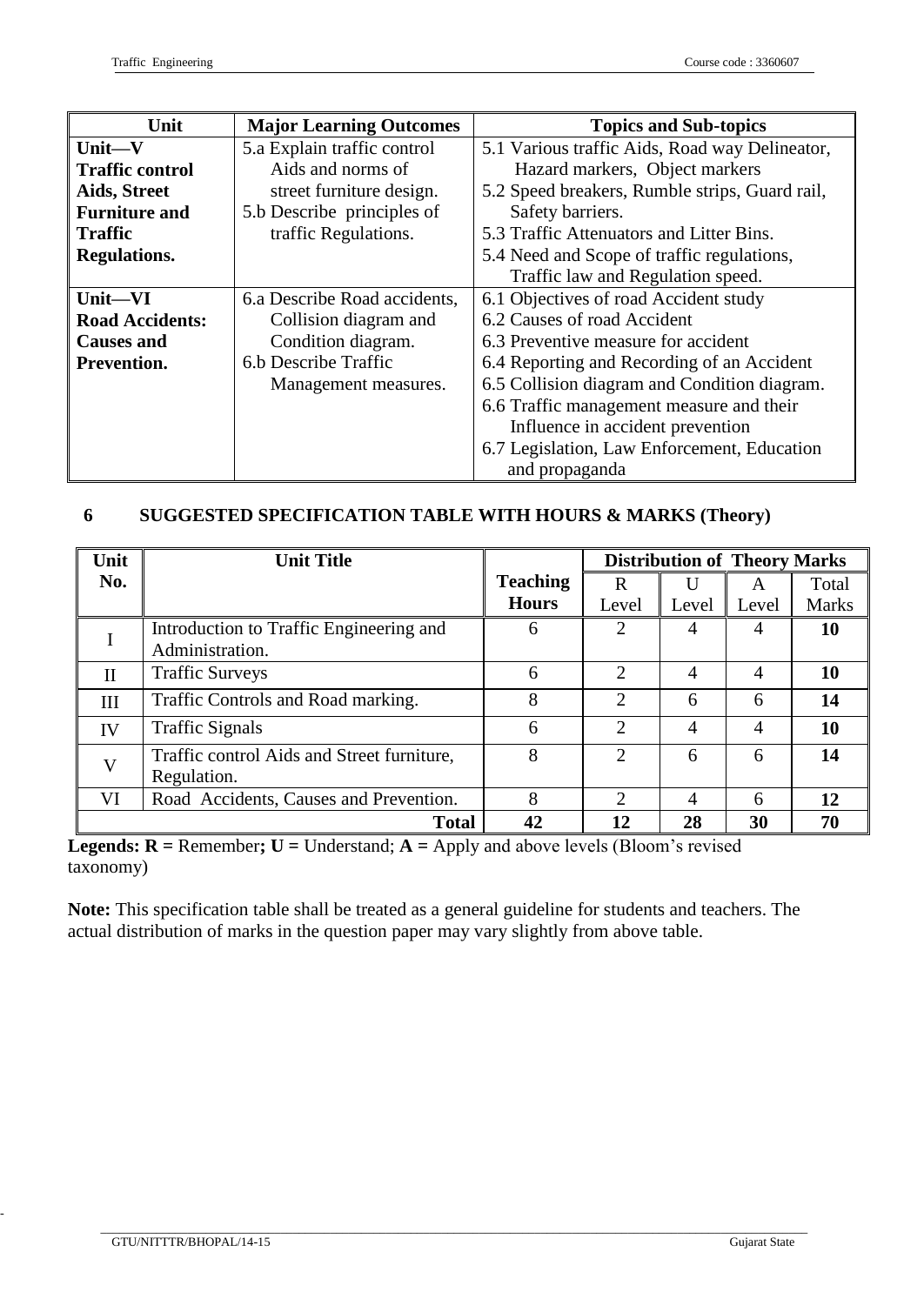## **7 SUGGESTED LIST OF EXERCISES/PRACTICAL**

The practical/exercises should be properly designed and implemented with an attempt to develop different types of skills **(outcomes in psychomotor and affective domain)** so that students are able to acquire the competencies/programme outcomes. Following is the list of practical exercises for guidance.

*Note: Here only outcomes mainly in psychomotor domain are listed as practical/exercises. However, if these practical/exercises are completed appropriately, they would also lead to development of certain outcomes in affective domain which would in turn lead to development of Course Outcomes related to affective domain. Thus over all development of Programme Outcomes (as given in a common list at the beginning of curriculum document for this programme) would be assured.* 

*Faculty should refer to that common list and should ensure that students also acquire outcomes in affective domain which are required for overall achievement of Programme Outcomes/Course Outcomes.*

| S.<br>No.      | Unit<br>No. | <b>Practical/Exercise/Project</b><br>(outcome in psychomotor domain)                            | Approx.<br><b>Hours</b><br><b>Required for</b><br><b>Practical</b> | Approx.<br><b>Hours</b><br><b>Required for</b><br>Project |
|----------------|-------------|-------------------------------------------------------------------------------------------------|--------------------------------------------------------------------|-----------------------------------------------------------|
| 1              | I           | Draw flow chart of Traffic engineering<br>organization in transportation department of<br>city. | 2                                                                  |                                                           |
| $\overline{2}$ | I           | Carry out O-D survey for given area.                                                            | $\overline{2}$                                                     | 4                                                         |
| 3              | $\rm II$    | Perform Traffic volume study at given<br>Intersection.                                          | 4                                                                  | 4                                                         |
| $\overline{4}$ | Ш           | Draw various traffic signs.                                                                     | $\overline{4}$                                                     |                                                           |
| 5              | III         | Draw the various type of Road marking.                                                          | 4                                                                  | $\Omega$                                                  |
| 6              | IV          | Compute signal cycle time by any method<br>from given data.                                     | $\overline{4}$                                                     | ( )                                                       |
| 7              | V           | Draw the sketches of given traffic control<br>Aids.                                             | 3                                                                  | 0                                                         |
| 8              | VI          | Draw the Collision and condition diagrams.                                                      | 3                                                                  | $\Omega$                                                  |
| 7              | VI          | Seminar on any aspect of the traffic<br>engineering                                             | $\overline{2}$                                                     | 0                                                         |
|                |             | <b>Total</b>                                                                                    | 28                                                                 | 8                                                         |

**NOTE**: Project work has to be carried out on two Saturdays.

### **8 SUGGESTED LIST OF STUDENT ACTIVITIES**

Following is the list of proposed student activities like: Course/topic based seminars, internet based assignments, teacher guided self-learning activities, course/library/internet/lab based mini-projects etc. These could be individual or groupbased.

 $\_$  , and the set of the set of the set of the set of the set of the set of the set of the set of the set of the set of the set of the set of the set of the set of the set of the set of the set of the set of the set of th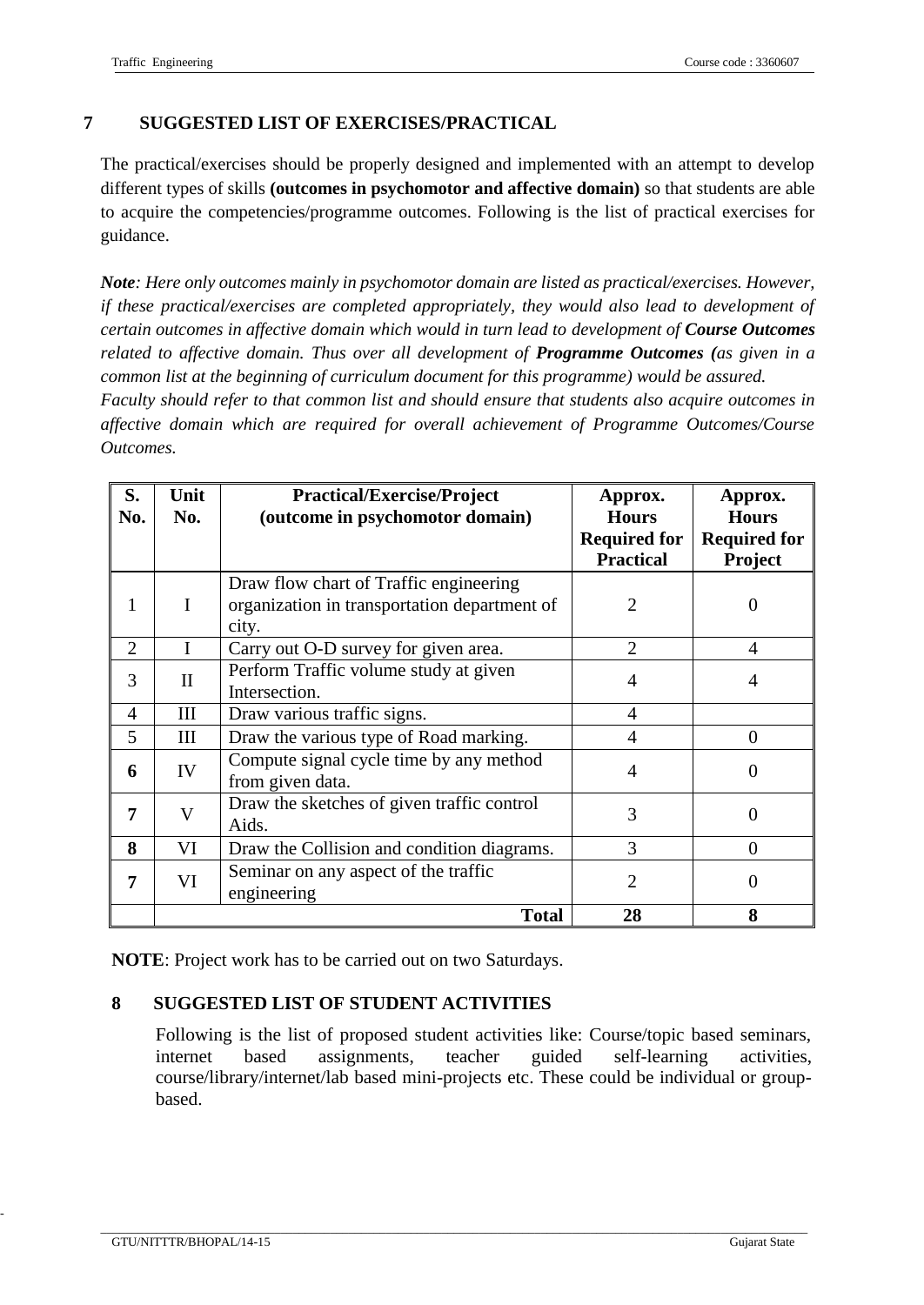### **9 SPECIAL INSTRUCTIONAL STRETEGIES (If any)**

- i. Depute students to help traffic police for control of traffic movements at an intersection.
- ii. Show video clips of nearby road with traffic movements and discuss the shortcomings in the road design
- iii. Show picture clips/photographs of Road accidents and discuss the features of road system design which could have prevented such accidents.
- iv. Arrange expert lectures by traffic system designers.
- v. Ask students to perform traffic survey of busy parts of city in groups and to suggest measures for improvement.

### **10. SUGGESTED LEARNING RESOURCES:**

### **A. BOOKS :**

| Sr.<br>No. | <b>Title of Books</b>                                     | <b>Author</b>                           | <b>Publication</b>       |
|------------|-----------------------------------------------------------|-----------------------------------------|--------------------------|
| 1          | Traffic Engineering and<br><b>Transportation planning</b> | L R Kadiyali                            | Khanna Publishers. Delhi |
| 2          | Traffic planning and design                               | S C Saxsena                             | Dhanpat Rai & Sons Delhi |
| 3          | <b>Transportation Engineering</b><br>Vol. I & II          | V N Vazirani &<br>S P Chaondola         | Khanna Publishers. Delhi |
| 4          | Traffic Engineering:<br>Theory and practice.              | L J Pingnataro                          | Prentice Hall, Englewood |
| 5          | Principles of Transportation<br>Engineering.              | Chakraborty, Partho<br>and Animesh Das  | P H I Learning           |
| 6          | Highway capacity manual                                   | Transportation<br><b>Research Board</b> | Washington D C           |

### **B. List of Recommended I.S. Publications**:

- i. IRC Special Publications (SP) on Highway Engineering
- ii. Standard Specifications and Code of Practice for Road Bridges

### **C. List of Major Equipment/Materials/Models**

- i. Working models of traffic junction
- ii. Models of various signal system

### **D. List of Software/Learning Websites**

- i. [www.nptel.ac.in](http://www.nptel.ac.in/)
- ii. [www.aboutcivil.org.](http://www.aboutcivil.org/)
- iii. www.tecmagazine.com
- iv. www.ite.org
- v. www.transport**engineer**.org
- vi. embarqindiahub.org/sites/.../Presentation-Traffic-Engineering
- vii. https://origin.library.constantcontact.com
- viii. [www.infrastructure.gov.in](http://www.infrastructure.gov.in/)